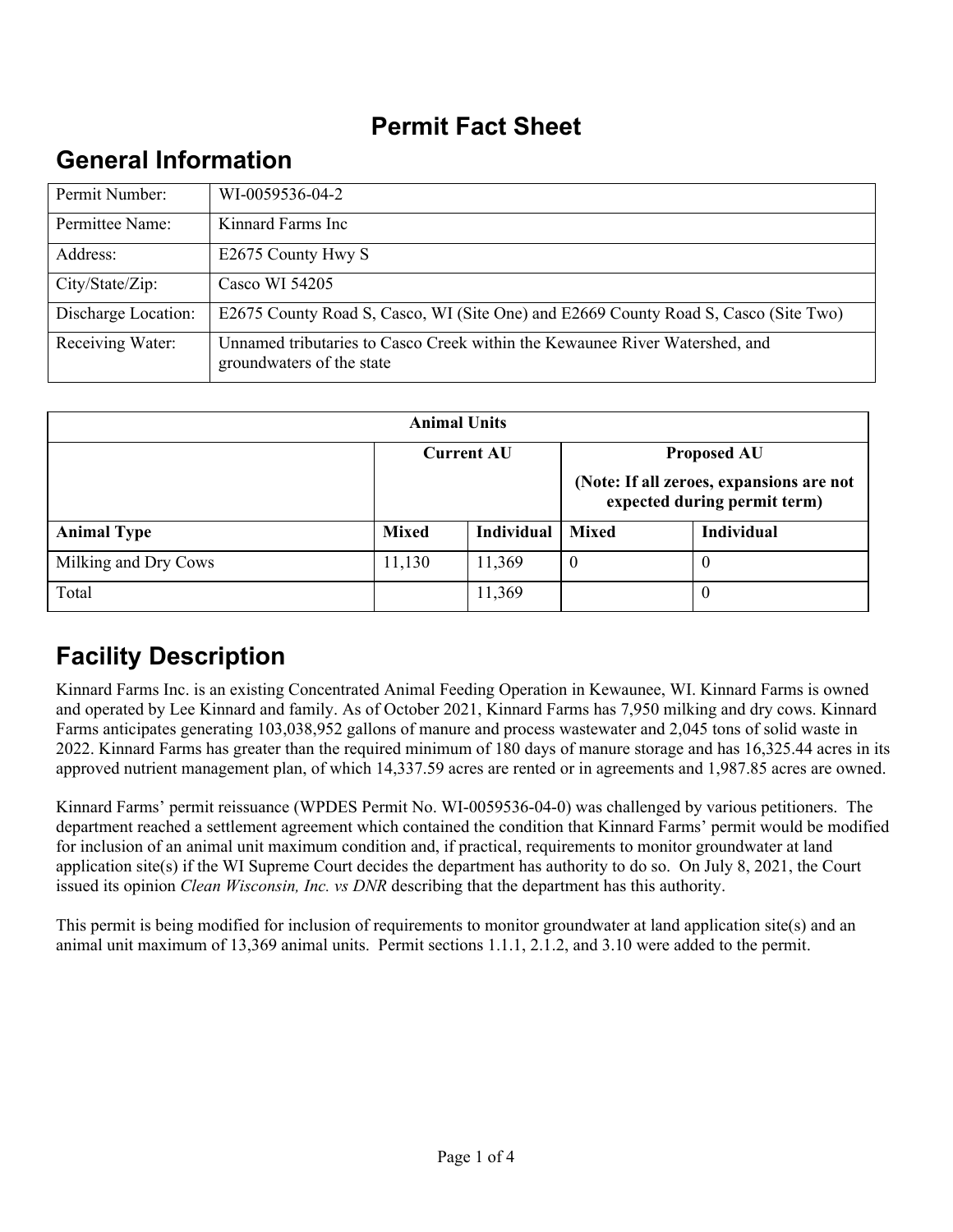# **1 Livestock Operations**

# **1.1.1Animal Unit Maximum**

The permittee may not exceed 11,369 animal units under this permit. Manure and process wastewater volumes generated by 11,369 animal units is the permittee's foreseeable maximum level of discharge in accordance with s. 283.31(5), Wis. Stats. If the permittee intends to increase animal units beyond 11,369 then an application to modify this permit shall be submitted.

# **2 Groundwater – Proposed Monitoring and Limitations**

### **2.1.2 Groundwater Monitoring System for Kinnard Land Application Sites**

**Location of Monitoring System:** Land application sites, to be determined during phased plan implementation.

**Wells to be Monitored:** To be determined during phased plan implementation.

**Well Used To Calculate Indicator Parameter Preventive Action Limits (PALs):** To be designated in a Department approved groundwater monitoring plan in accordance with the Schedules section of the permit. PALs for Indicator Parameters contained in the table below shall be calculated based on background groundwater quality data after 8 consecutive samples have been collected from designated well(s). Groundwater contaminant concentrations shall be minimized and PALs met in groundwater monitoring wells to the extent that is technically and economically feasible.

**Compliance Well(s) for Enforcement Standards (ESs):** To be designated in a Department approved groundwater monitoring plan in accordance with the Schedules section of the permit.

Enforcement standards are to be met in groundwater located beyond the design management zone established in accordance with section s. NR 140.22(3), or at the property boundary, whichever is closer. See the Standard Requirements section of this permit for additional conditions related to exceedance of groundwater standards.

**Required Monitoring:** Samples shall be collected from each well to be monitored. Wells shall be sampled for the parameters in table below at the specified frequency. The Department will notify the permittee if any wells need to be resampled prior to the next month in the event a well(s) exceeds a standard for any parameter(s).

NOTE: Hourly water level, temperature, and specific conductance monitoring is required in at least one well.

| <b>PARAMETER</b>                                 | <b>UNITS</b>  | <b>PREVENTIVE</b>   | <b>ENFORCEMENT</b> | <b>FREQUENCY</b> |
|--------------------------------------------------|---------------|---------------------|--------------------|------------------|
|                                                  |               | <b>ACTION LIMIT</b> | <b>STANDARD</b>    | **               |
| Depth To Groundwater                             | feet          | *****               | N/A                | Hourly/Monthly   |
| Groundwater Elevation                            | feet MSL      | *****               | N/A                | Hourly/Monthly   |
| Temperature                                      | deg F         | *****               | N/A                | Hourly/Monthly   |
| Specific Conductance Field                       | $\mu$ mhos/cm | *****               | N/A                | Hourly/Monthly   |
| Carbon, Total Organic                            | mg/L          | *****               | N/A                | Monthly          |
| Chloride Dissolved*                              | mg/L          | 125                 | 250                | Monthly          |
| COD, Filtered                                    | mg/L          | *****               | N/A                | Monthly          |
| Nitrogen, Ammonia<br>Dissolved*                  | mg/L          | 0.97                | 9.7                | Monthly          |
| Nitrogen, Nitrite + Nitrate (as<br>N) Dissolved* | mg/L          | 2.0                 | 10                 | Monthly          |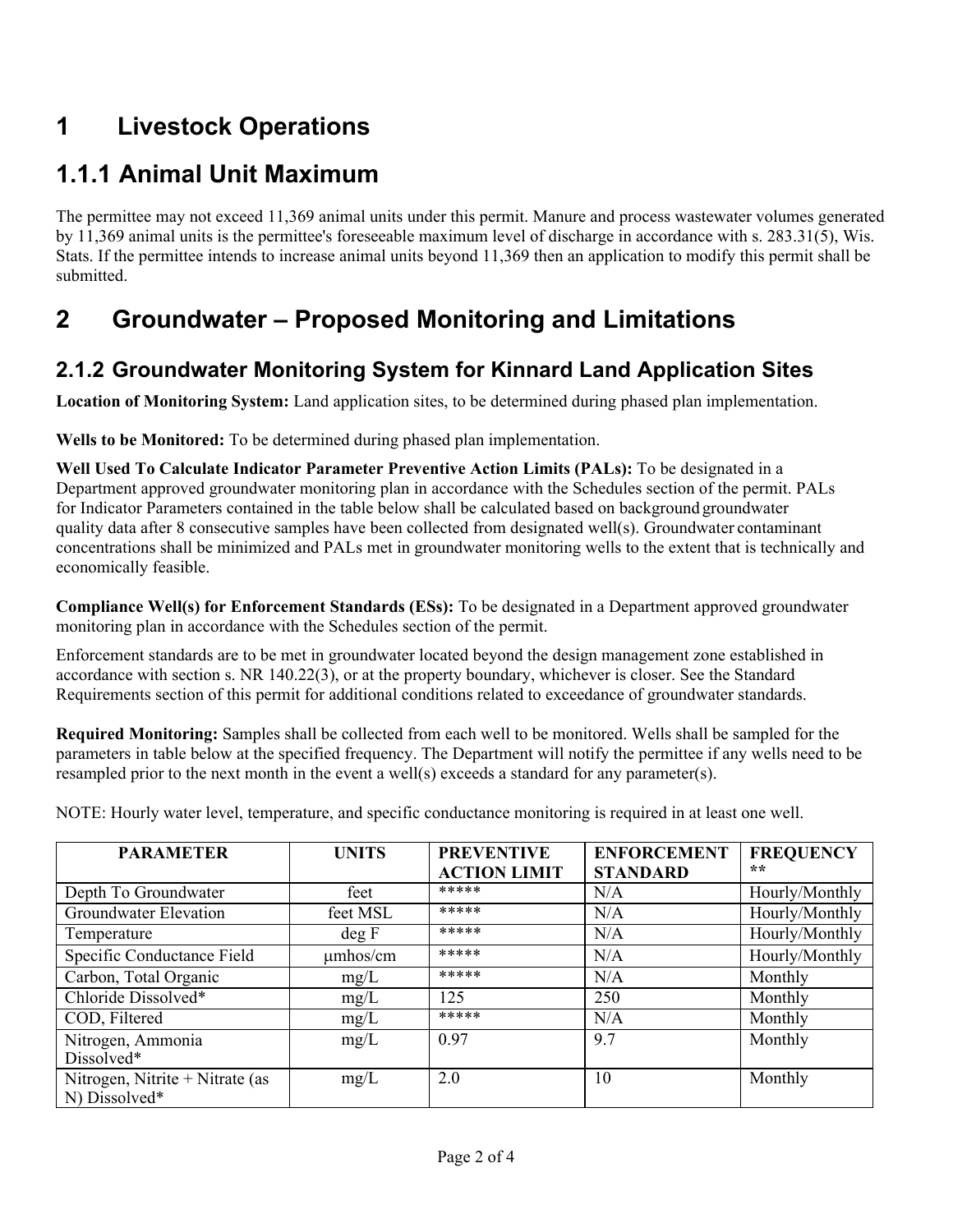| Nitrogen, Total Kjeldahl<br>Dissolved | mg/L                | ***** | N/A | Monthly |
|---------------------------------------|---------------------|-------|-----|---------|
| Potassium Dissolved                   | mg/L                | ***** | N/A | Monthly |
| Solids, Total Dissolved               | mg/L                | ***** | N/A | Monthly |
|                                       |                     | ***** |     |         |
| pH Lab                                | su                  |       | N/A | Monthly |
| E. coli                               | # $/100$ ml         |       |     | Monthly |
| Total Coliform General                | $\frac{\#}{100}$ ml |       |     | Monthly |

\*In the event that background well concentrations exceed the PAL or ES for a given parameter, the Department may consider granting exemptions to groundwater quality standards and establishing site specific Alternative Concentration Limits (ACLs) in accordance with Chapter NR 140, Wis. Adm. Code.

\*\*Monthly samples shall be collected from all wells, unless a different frequency is agreed upon in the Phase 2 Groundwater Monitoring Plan. Sampling of all off-site wells shall be conducted within 24 hours of a recharge event if a recharge event actually occurs during the month. If a recharge event does not occur in a particular month, then sampling for that month is still required. Results for parameters monitored on an hourly monitoring frequency shall be submitted to the Department in writing on a quarterly basis, separate from required monitoring forms. The highest recorded value during a given month shall be reported on monitoring forms submitted to the Department.

\*\*\*\*\*Preventive Action Limits (PALs) for NR 140 Indicator Parameters have not yet been established for this site. For more information see "Indicator Parameter – Preventive Action Limits" in the Standard Requirements section. PALs are not calculated for all parameters.

## **3 Schedules**

### **3.10 Groundwater Monitoring System - Plan**

Applicable to Land Application Sites

| <b>Required Action</b>                                                                                 | <b>Due Date</b> |
|--------------------------------------------------------------------------------------------------------|-----------------|
| Phase 1 - Groundwater Monitoring Plan: Submit a Phase 1 groundwater monitoring plan                    | 05/25/2022      |
| consistent with the Groundwater Requirements section of the permit for the initial monitoring          |                 |
| wells for Department review and approval. The plan shall outline the permittee's design for            |                 |
| monitoring at least two land application sites. At least one site shall be west of the Site 2          |                 |
| production area and at least one site shall be south of the Site 2 production area. Each proposed      |                 |
| site's tillage, cropping, and nutrient application practices must be typical for Kinnard Farms. The    |                 |
| Phase 1 plan must include installation of a sufficient number of groundwater monitoring wells to       |                 |
| establish site groundwater quality and groundwater flow direction, at least three wells per site are   |                 |
| required. The Phase 1 plan shall be appropriate for the geology and hydrogeology of the site. The      |                 |
| Phase 1 plan shall include a procedure for identifying recharge events to initiate recharge-triggered  |                 |
| sampling. Sites selected shall have a shallow depth to bedrock. The Phase 1 plan shall outline the     |                 |
| permittee's design for monitoring land application site(s). The submittal shall include plans and      |                 |
| specifications for installation of monitoring wells to be constructed in accordance with the           |                 |
| requirements of ch. NR 141, Wis. Adm. Code.                                                            |                 |
| <b>Phase 2 - Groundwater Monitoring Plan:</b> Submit a Phase 2 groundwater monitoring plan for         |                 |
| Department review and approval for installation of additional recommended groundwater monitoring       |                 |
| wells to be constructed in accordance with the requirements of ch. NR 141, Wis. Adm. Code. The         |                 |
| Phase 2 plan shall include the following: a detailed site characterization based on data collected     |                 |
| during Phase 1, a summary of groundwater flow direction and seasonal variability, recommendations      |                 |
| for the number and location of additional sites and/or groundwater monitoring wells, and a list of     |                 |
| proposed sampling parameters and frequency. The plan shall be appropriate for the geology and          |                 |
| hydrogeology of the site. Sites selected shall have a shallow depth to bedrock. The Phase 1 plan shall |                 |
| include a procedure for identifying recharge events to initiate recharge-triggered sampling. The       |                 |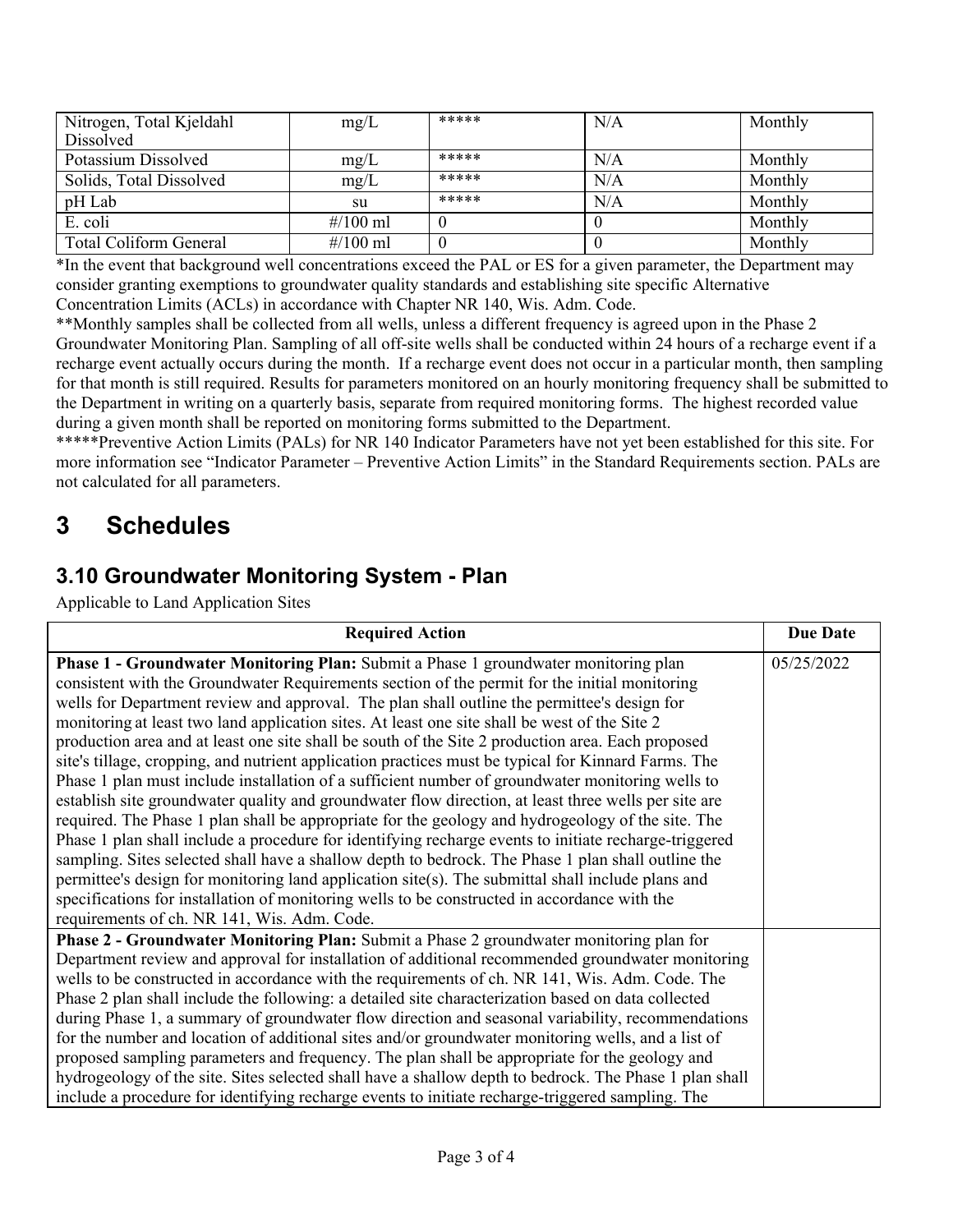| department may require additional sites, wells, or sampling parameters to ensure compliance with<br>nutrient management plan effluent limitations and groundwater quality standards. The Phase 2 plans<br>and specifications shall be submitted to the department within 60 days of collecting the 8th monthly<br>sample associated with the Phase 1 plan. |  |
|------------------------------------------------------------------------------------------------------------------------------------------------------------------------------------------------------------------------------------------------------------------------------------------------------------------------------------------------------------|--|
| Well Installation: Complete well installation in accordance with ch. NR 141, Wis Adm. Code, within<br>90 days following approval by the Department of the Final Groundwater Monitoring Plan. (Note:<br>Documentation of well construction must be submitted to the Department within 60 days of well<br>installation).                                     |  |

## **Attachments:**

Groundwater evaluation memos

# **Proposed Expiration Date:**

January 31, 2023

### **Prepared By:**

Tyler Dix CAFO Permit Coordinator March 22, 2022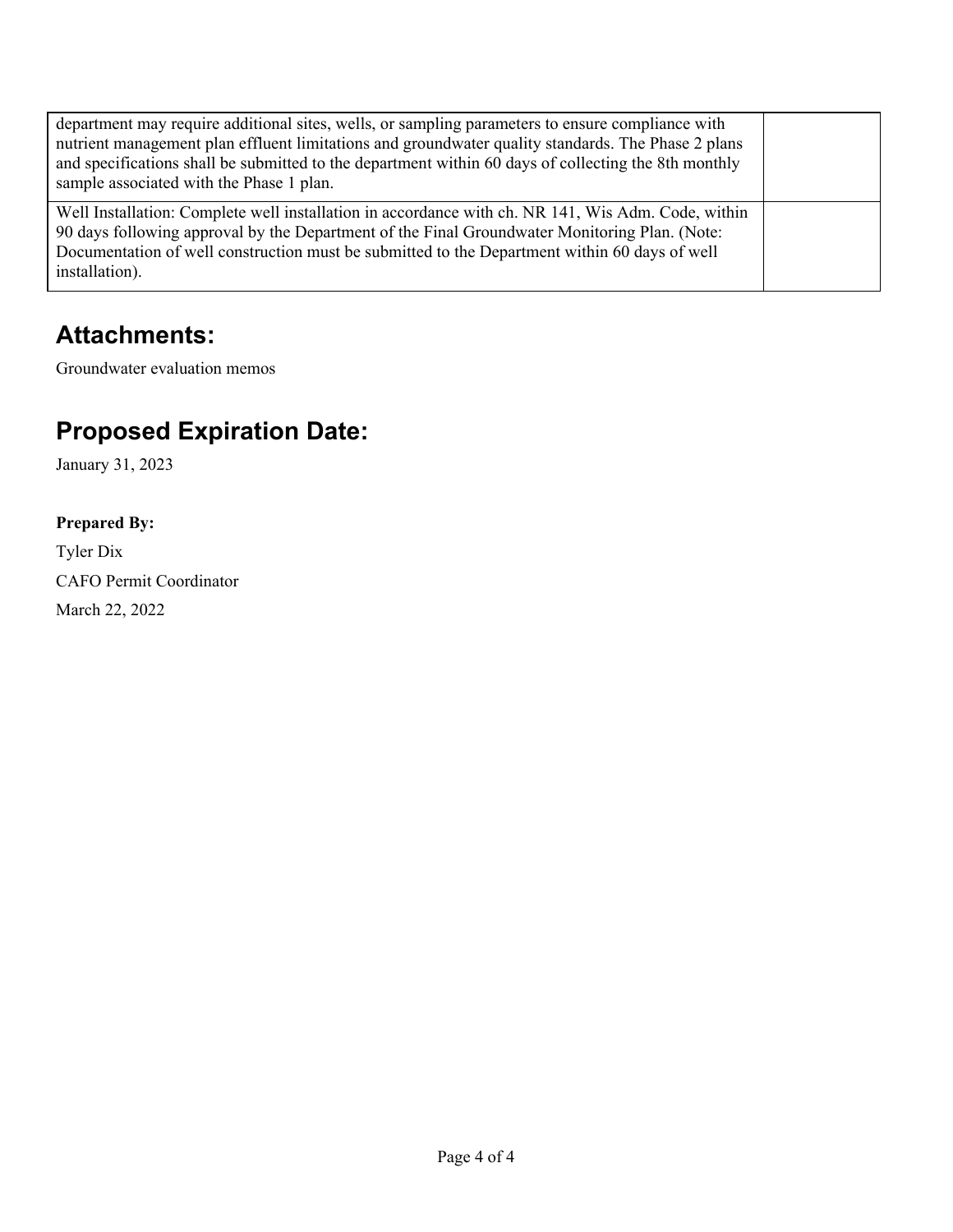# $CORRESPONDERCE/MEMORANDUM$  **State** of Wisconsin

| DATE: | November 5, 2021                                                                                                                                                                  | CAFO Permit # 0059536-04-01 |
|-------|-----------------------------------------------------------------------------------------------------------------------------------------------------------------------------------|-----------------------------|
| TO:   | James Salscheider – CAFO Specialist – NER/Green Bay<br>Ben Uvaas – CAFO Enforcement Program Coordinator – NER/Oshkosh<br>Tyler Dix – CAFO Permitting Program Coordinator – $WT/3$ |                             |
| FROM: | Ian Anderson – CAFO Hydrogeologist Program Coordinator                                                                                                                            |                             |
|       | SUBJECT: Kinnard Farms Inc. - Offsite Groundwater Monitoring                                                                                                                      |                             |

### **Background:**

The Kinnard Farms production site, satellite farm, and many landspreading fields are located in Sections 19, 20 and 30, T25N R24E, Town of Lincoln, Kewaunee County. Many of the fields included in the Kinnard Farms Nutrient Management Plan (NMP), where the facility landspreads manure, are within 5 miles of the production area, which is bordered by fields receiving manure from Kinnard Farms. The remaining fields cover a wide swath of Kewaunee County and some are as far away as northern Manitowoc, Southern Door and southeast brown Counties. All of the Kinnard Farms NMP fields in the Town of Lincoln are located over Silurian bedrock. The Dairy currently houses 7,950 milking and dry cows, and anticipates generating approximately 103 million gallons of manure and process wastewater and 2,045 tons of solid manure.

According to the UW-Stevens Point WI Well Water Quality Viewer, 29% of private wells in section 20 have tested positive for total coliform bacteria. During the Kinnard farms contested case hearing in February, 2014 the Administrative Law Judge heard testimony that up to 50 percent of private wells in the Town of Lincoln were contaminated and that 30 percent of wells tested positive for E. coli bacteria.

Sampling of production area monitoring wells has shown nitrate concentrations greater than 20 mg/L in upgradient and downgradient wells. These concentrations exceed both the 10mg/L state health-based drinking water standard and the 10mg/L groundwater quality enforcement standard (NR 140) for nitrate. All four active monitoring wells have tested positive for Total Coliform bacteria and only MW-1 has not had an E. coli positive sample during the monitoring history. Total coliform bacteria, including E. coli bacteria, has an enforcement standard of 0 in NR 140.

### **Site Geology/hydrogeology:**

Water supply well construction reports (WCRs) in the area surrounding the production site show limestone or dolomite bedrock encountered at depths between 7 and 63 feet, and reported depth to groundwater, at the time of construction ranging from 21 to 81 feet. Based on WCRs near the production site and *Hydrogeological Characterization of the town of Lincoln, Kewaunee County, Wisconsin* (Parsen et al., 2017), the Silurian Dolomite forms an unconfined aquifer approximately 400 feet thick that is highly fractured with thin soil cover.

### **Potential landspreading site contaminant sources:**

Animal waste is known to contain pathogens such as total coliform bacteria including E. coli and nitrogen in various forms. These contaminants can readily enter an aquifer system in a karst setting and can travel quickly along bedrock fractures (Parsen et al. 2017). According to Bradbury et al. (WOFR 2001-01, 2002), "minimum rates of vertical groundwater movement range from 13 to 115 ft/day following recharge events" in a similar karst setting. Potential sources of the contamination in groundwater in this area include the Kinnard Production area and manure landspreading sites. Several potential contaminant sources can be found at the Kinnard Farms production area, including waste storage, feed storage runoff

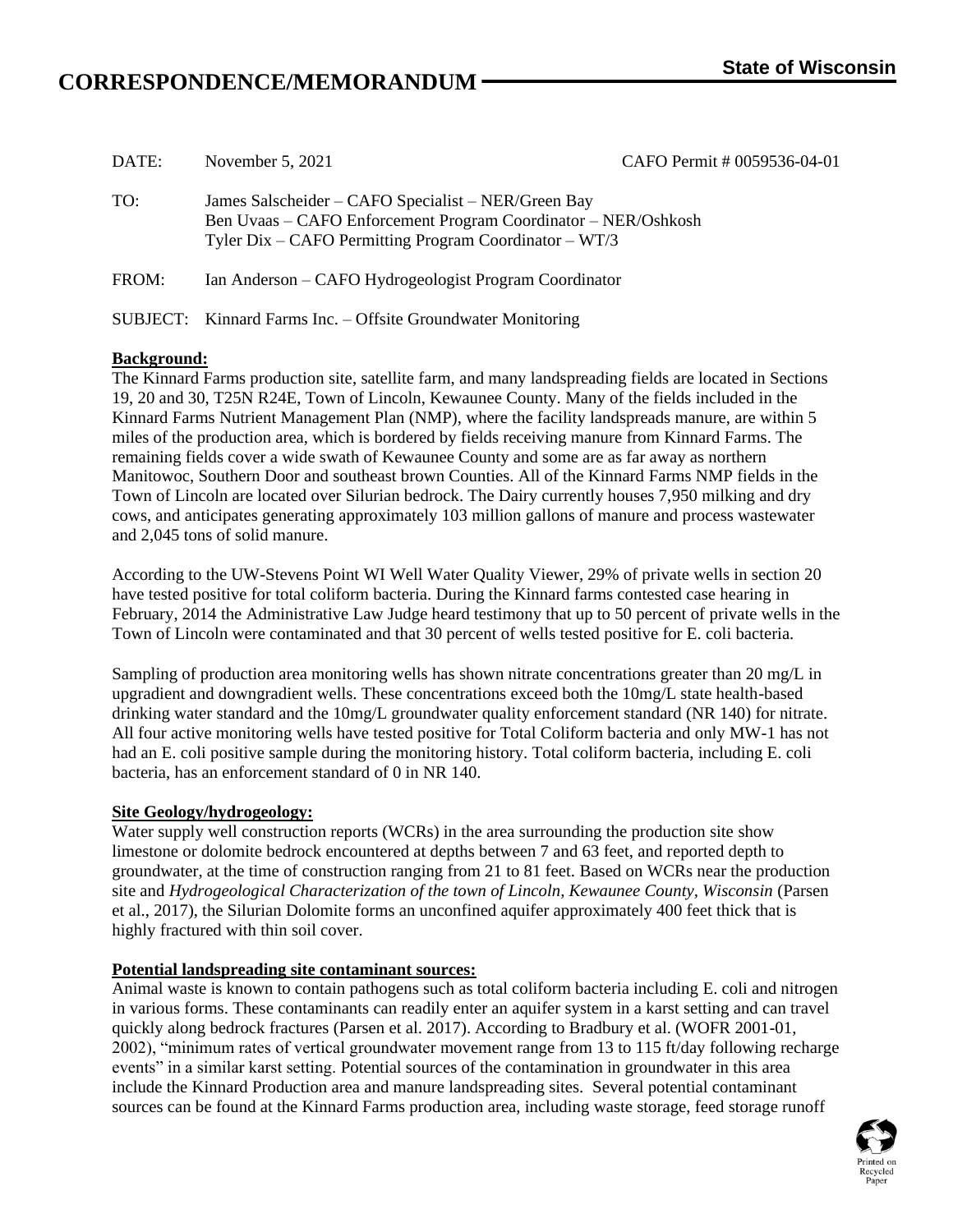and wastewater runoff. Dairy operation animal waste, feed storage leachate and process wastewater are known to contain significant levels of potential nitrogen groundwater contaminants, including nitrate and ammonia. However, groundwater upgradient of the production area in MW-1 and MW-2 exceeds NR 140 enforcement standards, indicating landspreading as a potential source. In addition, the occurrence of groundwater contamination in private wells in the Town of Lincoln suggests landspreading may be the source of contamination. For these reasons offsite groundwater monitoring located at landspreading sites is reasonable to allow the determination of the source of contamination.

#### **Need to investigate and required response action if source is landspreading practice or activity:**

Chapter NR 140, Wis. Adm. Code, establishes state groundwater quality standards that apply to all facilities, practices and activities which may affect groundwater quality, and which are regulated by the department under chs. 281 and 283, Stats. In accordance with s. NR 243.13(5), Wis. Adm. Code, all permitted large CAFOs are required to comply with state groundwater quality standards. This includes landspreading activities under an approved NMP. Sampling of monitoring wells at the Kinnard Farms production area has identified that groundwater is contaminated with nitrate at concentrations as high as 29.3 mg/L and has identified contamination with total coliform. These results exceed ch. NR 140 groundwater standards. Ch. NR 140 directs the department to assess the cause and significance of contaminants in groundwater above state groundwater quality standards, and to determine appropriate response actions to minimize the concentration of contaminants in groundwater and prevent exceedances of ch. NR 140 Enforcement standards.

### **Recommendations:**

Available information shows that the Kinnard Farms production site and landspreading sites are located in an area susceptible to groundwater contamination. Well construction reports, and a hydrogeologic study in the Town of Lincoln indicate karst geology, including documented sinkholes. Groundwater monitoring at the Kinnard production site show persistent exceedances of groundwater quality standards for nitrate and bacteria. Contamination of nearby private wells with bacteria has been reported. Since nitrate and bacteria exceeding NR 140 enforcement standards are found in monitoring wells upgradient from the production site and in private wells, I recommend that a groundwater monitoring system, consisting of at least three monitoring wells located in at least one field that is actively used for landspreading, be installed to evaluate whether landspreading practices or activities may have contaminated groundwater and caused exceedances of nitrate and total coliform groundwater standards at the upgradient monitoring wells or nearby private wells. The pending permit modification resultant from the 2019 settlement agreement should include a requirement that Kinnard submit an offsite groundwater monitoring plan, subject to department approval.

### **References:**

*Field Verification of Capture Zones for Municipal Wells at Sturgeon Bay, Wisconsin*. WOFR 2001-01. Bradbury, Rayne & Muldoon. 2002.

*Hydrogeological Characterization of the Town of Lincoln, Kewaunee County, Wisconsin*. WOFR 2017- 05. Parsen, Mauel & Streiff. 2017.

UWSP Well Water Quality Viewer. [https://gissrv3.uwsp.edu/webapps/gwc/pri\\_wells/](https://gissrv3.uwsp.edu/webapps/gwc/pri_wells/)

#### **Attachments:**

- 1. Aerial photo of production area
- 2. Map of Kinnard Farms NMP Fields Near the Production Area
- 3. Kinnard Farms Production Area with Monitoring Well Locations and Gradient
- 4. Depth to bedrock and karst features map (Map 3 from WGNHS Town of Lincoln report)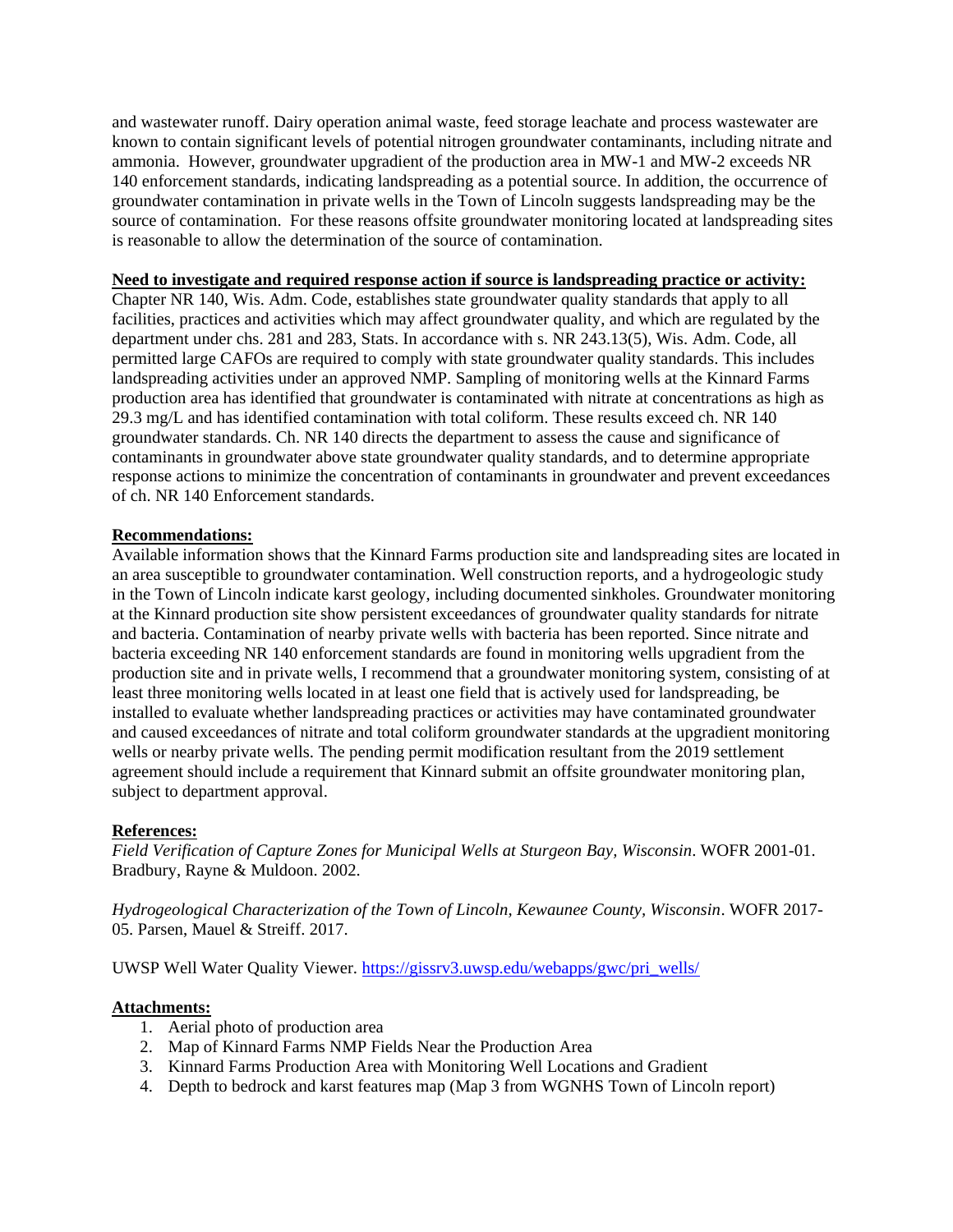# $CORRESPONDENCE/MEMORANDUM$  **State of Wisconsin**



Attachment 1 – Aerial Photo of Kinnard Farms Production Area (Outlined in blue)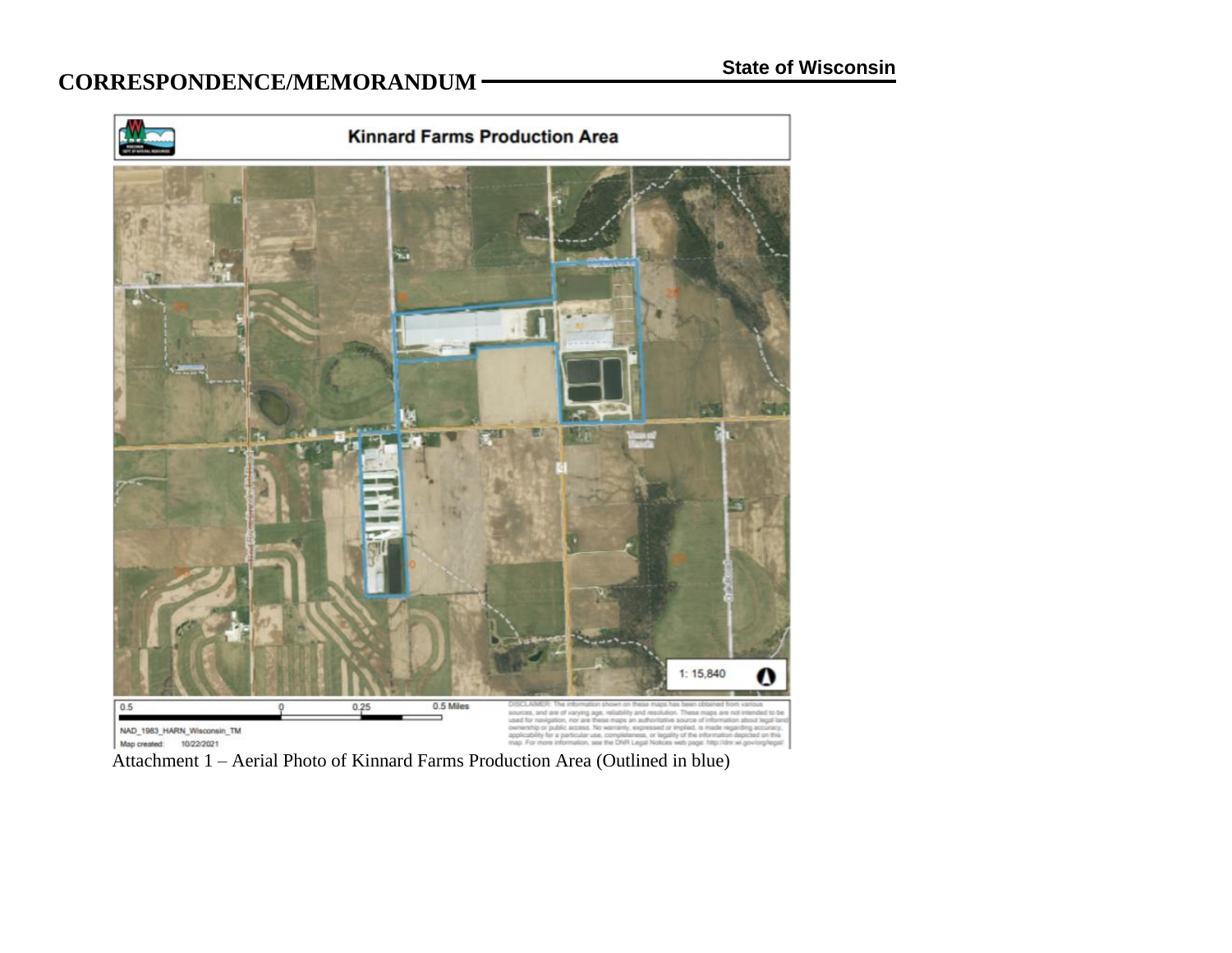

Attachment 2 – Kinnard Farms NMP Fields (outlined in black) Near the Production Area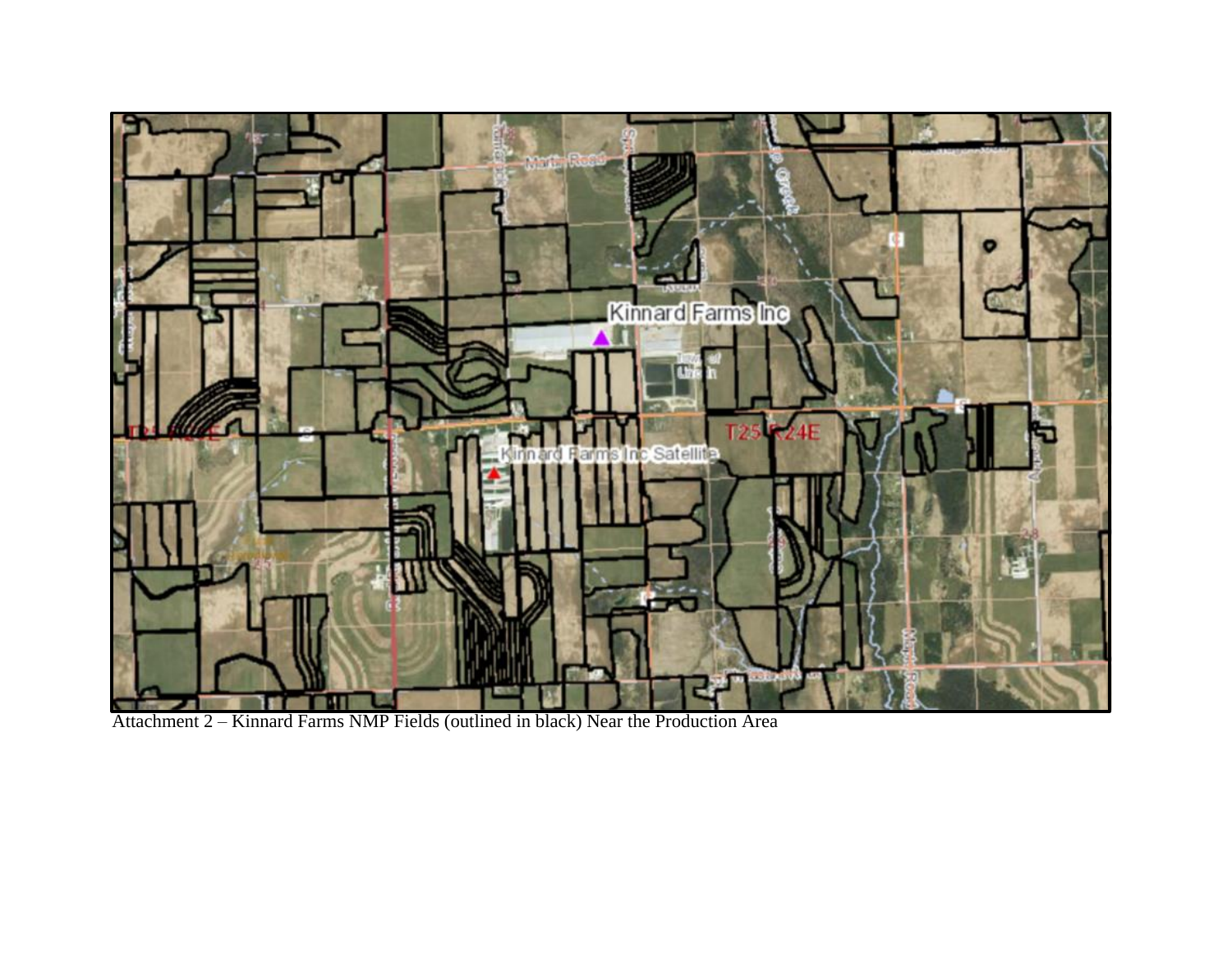

Attachment 3 – Kinnard Farms Production Area Monitoring Well Locations and Water Table Gradient (from SSPA 2<sup>nd</sup> Quarter Groundwater Monitoring Report dated August 9, 2021)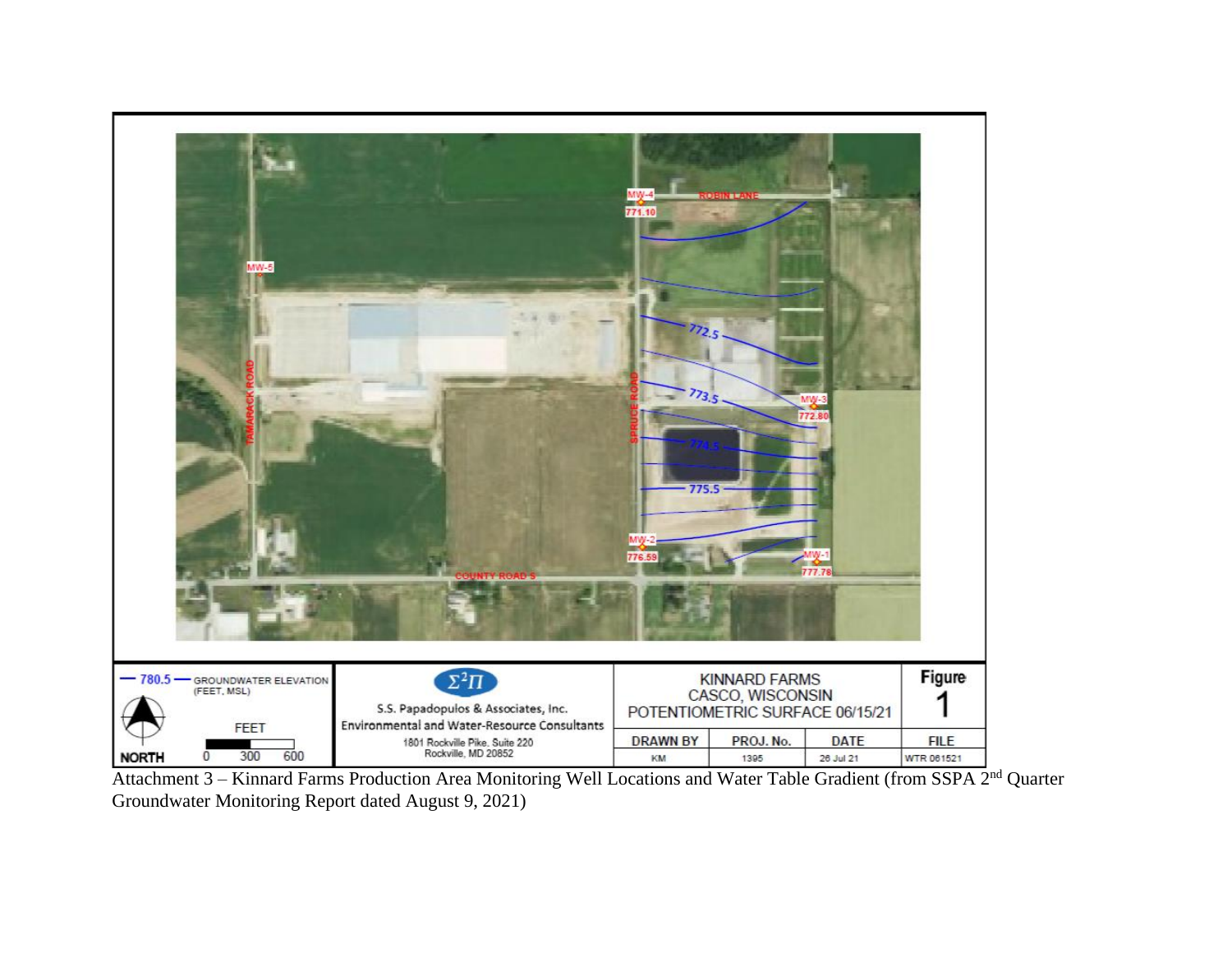

Attachment 4 – Depth to Bedrock Map with Input Datasets (Modified from WOFR 2017-05). Note approximate location of Kinnard Farms Production area outlined in blue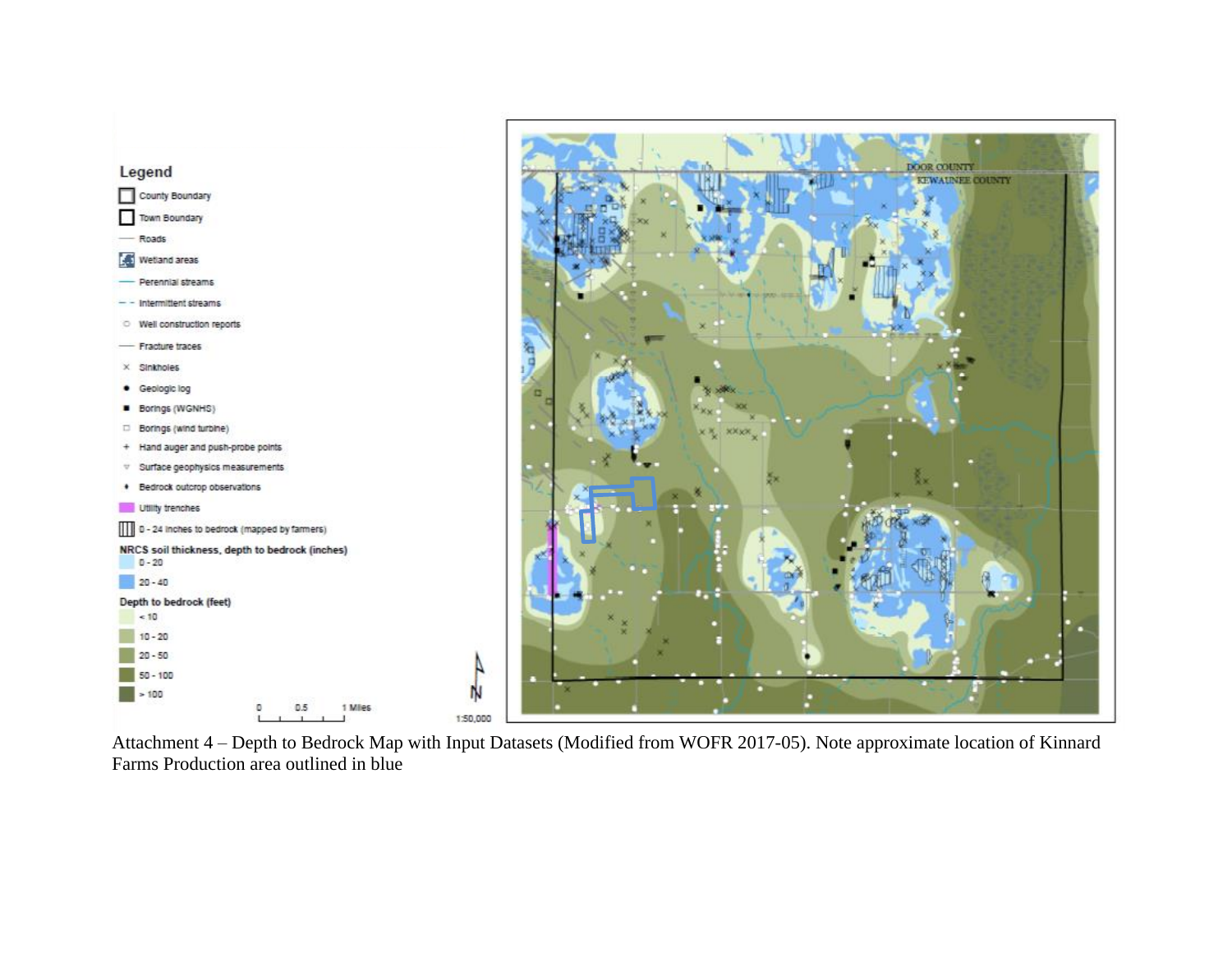# $CORRESPONDERCE/MEMORANDUM$  **State** of Wisconsin

| DATE: | March 15, 2022 |  |
|-------|----------------|--|
|       |                |  |
|       |                |  |

DATE: March 15, 2022 WPDES Permit #: 0059536-04-01

FROM: Ian Anderson – CAFO Hydrogeologist

SUBJECT: Supplemental Groundwater Monitoring Components – Kinnard Farms

This memo serves as an addendum to the Kinnard Farms Inc. Offsite Groundwater Monitoring memo dated November 5, 2021, recommending minimum requirements for offsite groundwater monitoring of landspreading fields at Kinnard Farms Inc. It was developed in response to comments received, and other additional information that I have considered since November 5, 2021, including the Phase II production area monitoring plan received 1-31-22.<sup>1</sup>

Given the shallow karst bedrock in the Town of Lincoln, and the recharge driven nature of contaminant transport in such an environment, a monitoring plan must account for recharge events if it is to accurately capture risk to drinking water wells. It is critical that the plan developed on behalf of Kinnard Farms include a component of continuous monitoring (hourly) for temperature, conductivity, and depth to groundwater. A sudden and drastic change for these parameters will identify when recharge events are occurring, and should be correlated with snowmelt and/or major precipitation events. Dr. Muldoon's written comments to the department and published research support this approach to monitoring in this geologic setting (Muldoon and Bradbury 2010).

One example of how this can be accomplished is to install an autosampler or data sonde, in one of the monitoring wells on KFI property or where they conduct landspreading activity. There are, however, simpler ways to capture recharge events. A datalogger collecting continuous conductivity (specific conductance), water levels and temperature should accurately identify recharge events. This could be installed at the farm, or they may even be able to use well [KW-183,](https://groundwaterwatch.usgs.gov/AWLSites.asp?mt=g&S=443535087345401&ncd=awl) which is part of the Wisconsin Groundwater Monitoring Network, is equipped with a datalogger and telemetry, and is located about three miles southeast of the Kinnard Farms production area.

Once a recharge event is identified via continuous conductivity/temperature, then all monitoring wells should be sampled within 24-hours. Studies in Kewaunee County (Borchardt et al. 2019, Borchardt et al. 2021) have noted significant changes in water quality in less than a day in this setting. Collecting samples as precipitation-driven or snowmelt-driven runoff enters the aquifer system is the most appropriate way to determine if Kinnard Farms is meeting the conditions of its WPDES permit (NR 243.13 etc.), given the geologic conditions at the site. It should be noted that Kinnard Farm's proposed Phase 2 production area monitoring plan already includes this strategy.

<sup>&</sup>lt;sup>1</sup> The Phase II production area plan proposes to replace MW-5, which was abandoned in April 2019 due to low water levels and slow recovery, construct a new downgradient monitoring well (proposed WM-6), and install a continuous temperature and conductivity datalogger, presumably to record and react to recharge events. MW-5 was located upgradient of the production area and is important for understanding groundwater flow direction, and upgradient groundwater quality as it flows toward the production area (Phase II Groundwater Monitoring Work Plan, SSPA).



TO: James Salscheider - CAFO Specialist - NER/Green Bay Tyler Dix - CAFO Permitting Program Coordinator - WT/3